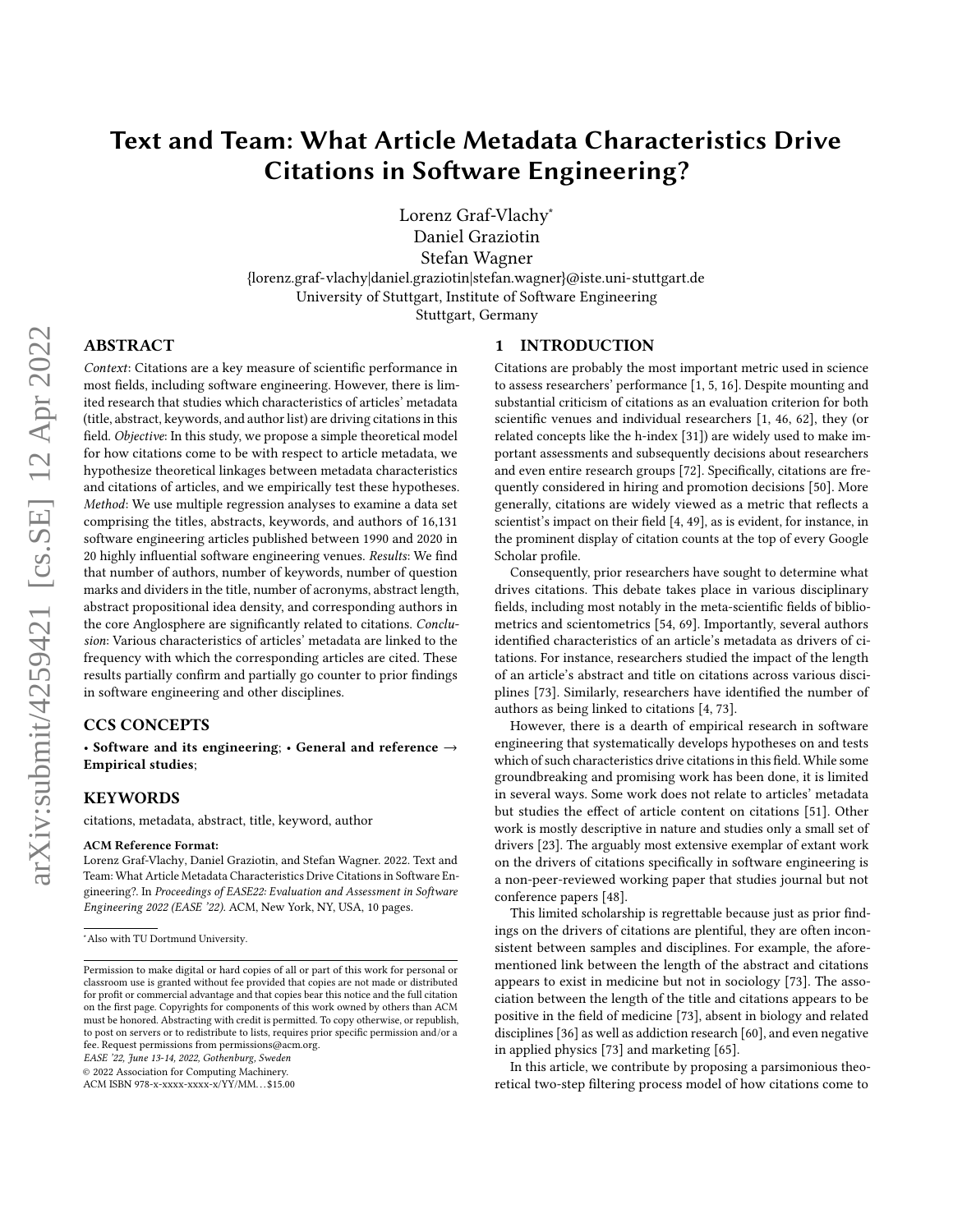be with respect to article metadata, and by systematically assessing corresponding metadata drivers of citations in articles from some key venues in the field of software engineering. We identify relevant antecedents regarding articles' text (titles, abstracts, and keywords) and author teams.

In the following, we first provide background on related research, the we develop explicit hypotheses, describe our study design, report our empirical results, discuss them, and conclude with an outlook on future research.

## 2 BACKGROUND AND RELATED WORK

Our central research question is: Which readily observable characteristics of a software engineering article's metadata (title, abstract, keywords, and author team) drive citations to the focal article?

There are at least three streams of research that relate to this question. First, there is extensive research on the drivers of citations in fields outside of software engineering. In fact, researchers in different disciplines have identified at least 28 different antecedents of citation count [\[53,](#page-9-14) [54,](#page-9-6) [69\]](#page-9-7). Specifically, there appear to be three broad categories of factors that influence citations: paper-related, journal-related, and author-related [\[69\]](#page-9-7).

On paper-related factors, authors have, for instance, studied characteristics of titles, abstracts, keywords, and the manuscript text of articles. [Ayres and Vars](#page-8-6) [\[7\]](#page-8-6) found that manuscript length has a positive effect on citations in legal scholarship, whereas title length has a negative effect. [Stremersch et al.](#page-9-13) [\[65\]](#page-9-13) found a similar negative effect of title length in marketing, as did [Subotic and Mukherjee](#page-9-15) [\[68\]](#page-9-15) in psychology. Van Wesel et al. [\[73\]](#page-9-8) showed that abstract length positively affects citations in medicine and applied physics, but not in sociology. [Buter and van Raan](#page-8-7) [\[11\]](#page-8-7) demonstrated that punctuation marks such as hyphens and colons in titles have a small positive effect on citations in a wide range of disciplines, including clinical medicine and food science, but a negative effect in others like biology. [Jamali and Nikzad](#page-9-11) [\[36\]](#page-9-11) presented evidence that articles with question marks in the title are downloaded more frequently but ultimately less cited in the field of astronomy. [Chakraborty](#page-8-8) [et al.](#page-8-8) [\[13\]](#page-8-8) and [Rostami et al.](#page-9-12) [\[60\]](#page-9-12) showed that the diversity of keywords positively predicts citations in a large multidisciplinary sample of articles. Relatedly, [So et al.](#page-9-16) [\[64\]](#page-9-16) found, among other things, that the number of keywords is positively associated with citations. Regarding the manuscript text of an article, [van Wesel et al.](#page-9-8) [\[73\]](#page-9-8) identified the number of pages, the number of sentences, and the number of cited references as factors influencing citations, but they observed substantial variance across academic disciplines.

Regarding journal-related factors, [van Dalen and Henkens](#page-9-17) [\[71\]](#page-9-17) found that the reputation of a journal (e.g., the journal impact factor or citations of editorial board members) is positively linked to citations of articles appearing in the focal journal in demography. Many others found similar results in other fields (e.g., [\[44,](#page-9-18) [74\]](#page-9-19)).

Several author-related factors have also received attention. For instance, the number of authors has frequently been studied. Van Wesel et al. [\[73\]](#page-9-8) found a positive relationship with citations in sociology, medicine, and applied physics. [Ibáñez et al.](#page-8-9) [\[33\]](#page-8-9) studied Spanish computer science professors and found that papers by two authors receive the most citations, and that international collaboration is also positively associated with citations. [Stremersch](#page-9-20)

[et al.](#page-9-20) [\[67\]](#page-9-20) found at least partly contrasting evidence in marketing, suggesting that an increasing number of authors is linked to fewer citations. [Stremersch et al.](#page-9-20) [\[67\]](#page-9-20) also showed evidence that U.S. affiliations of authors do not drive citations, whereas their own prior work [\[66\]](#page-9-21) and that of others suggested [\[71\]](#page-9-17) such a link. Another oft-studied characteristic is the reputation of authors. Van Dalen and Henkens [\[71\]](#page-9-17), for instance, found that author reputation in the form of accumulated past citations is positively related to citations.

It is worth noting that there exists extensive literature across disciplines and that—as the selected examples above already indicate there is great variance in the results. For almost every significant finding, there are studies where the same characteristic is not significant or even significant in the opposite direction [\[69\]](#page-9-7).

Second, there is a rich bibliometric literature in the field of software engineering. For one, researchers have shown an interest in identifying most-cited papers. For example, [Wohlin](#page-9-22) [\[76](#page-9-22)[–78\]](#page-9-23) conducted a well-known series of studies that identified the most-cited papers in software engineering. [Kitchenham](#page-9-24) [\[41\]](#page-9-24) also analyzed the key topics, objectives, and content of the papers. [Garousi and](#page-8-10) [Fernandes](#page-8-10) [\[21\]](#page-8-10) identified the top 100 most-cited papers in software engineering. For another, several bibliometric studies attempted to identify not top papers but top scholars and institutions in the field of software engineering in various geographies. [Garousi and](#page-8-11) [Varma](#page-8-11) [\[24\]](#page-8-11), for instance, performed such an analysis for Canada, whereas [Hummel et al.](#page-8-12) [\[32\]](#page-8-12) took a global approach and ranked highly influential software engineering scholars who were program committee or organizing committee members of reputable software engineering venues or ACM SIGSOFT research award winners. Other authors fused these two substreams of research, reporting on both top papers and scholars [\[14\]](#page-8-13). Yet another substream takes a broader yet still primarily descriptive perspective on citations. [Garousi and Mäntylä](#page-8-5) [\[23\]](#page-8-5), for instance, performed a host of descriptive analyses of the citation distributions in software engineering, the studied topics in articles, as well as the field's publication output over time, while also presenting evidence that review articles are more frequently cited than other article types and that paper age is related to citations. [Ahmad and Raulamo-](#page-8-14)[Jurvanen](#page-8-14) [\[2,](#page-8-15) [3\]](#page-8-14) studied XP Conference contributions and identify most-cited papers and recently "hot" topics, mapped out citation distributions, and showed linkages between the number of authors and article age and the number of citations.

Finally, the last stream of related research is the intersection of the aforementioned streams, and thus directly concerns itself with the antecedents of citations in software engineering.<sup>[1](#page-1-0)</sup> Specifically, this nascent stream contains several papers of note, which, however, all have relevant limitations.

[Garousi and Fernandes](#page-8-16) [\[22\]](#page-8-16) studied how different drivers impact citation frequency in software engineering. Specifically, they analyzed the citation impact of different types of venues (journals vs. conferences), different venues, authors' countries of origin, and "top-10 authors" (as measured by authors' total number of papers). While this study is highly instructive, it is exploratory as it treated

<span id="page-1-0"></span> $1$ Note that some of the articles listed in the category above also occasionally link article characteristics to citations (e.g., [\[3,](#page-8-14) [23,](#page-8-5) [41\]](#page-9-24)). We nevertheless classified them as bibliometric studies because their primary interest was not the identification of drivers of citations.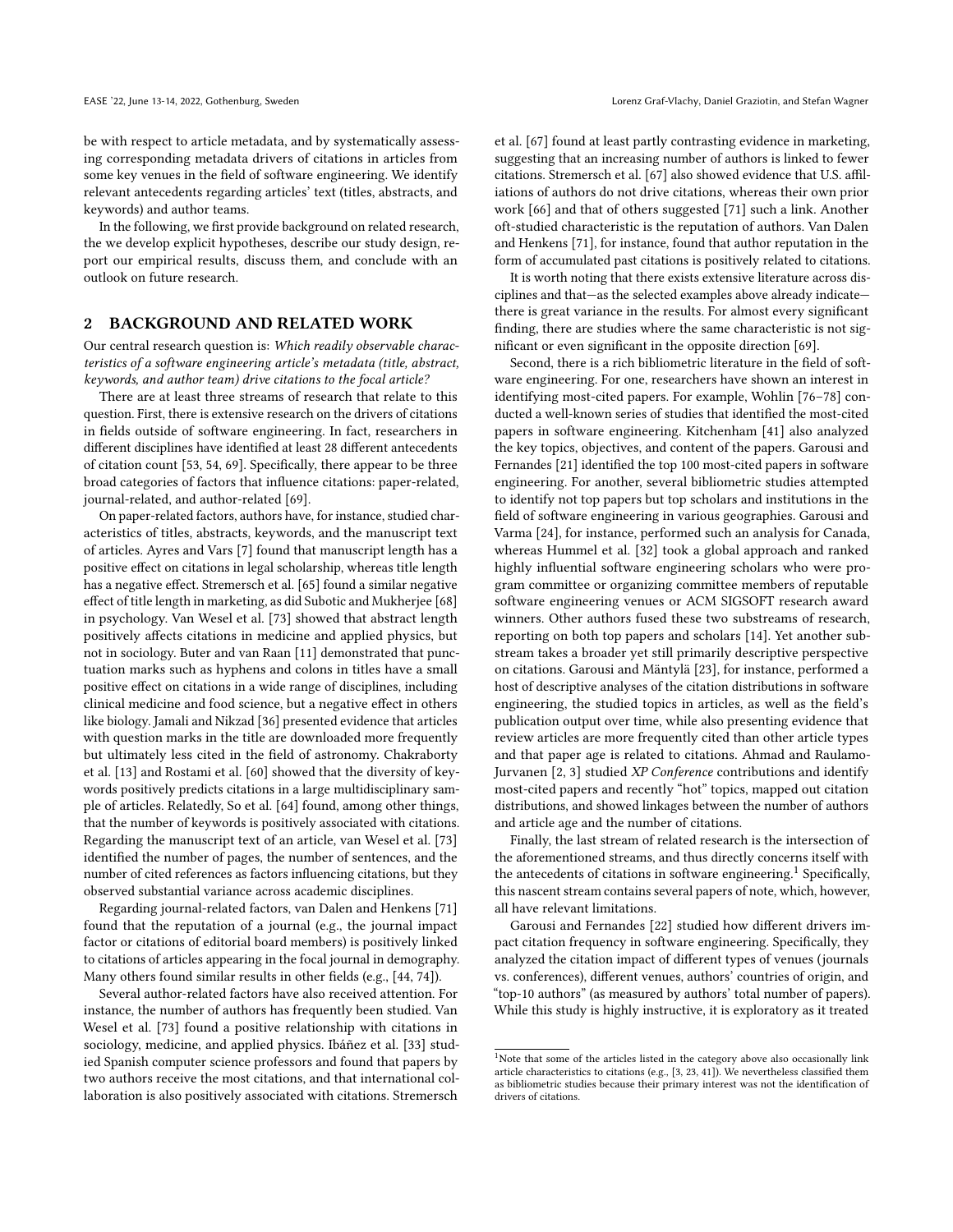each driver in isolation and did not combine all drivers into one model to account for potentially confounding effects between them.

[Molléri et al.](#page-9-9) [\[51\]](#page-9-9) analyzed the relationship between articles' reporting quality regarding relevance and rigor, and citations. They found no effect of relevance, but could demonstrate an association between reported rigor and citations. However, they did so without controlling for the potential influence of other drivers like article length, which they found to be positively correlated with rigor.

The paper most closely related to our work is a recent working paper by [Mäntylä and Garousi](#page-9-10) [\[48\]](#page-9-10). They found that venues, past citations of authors, article length, and the number and recency of references in an article particularly affect the citations an article attracts. While this study doubtlessly substantially advances the field, it has not been formally reviewed yet, and it considered only journal publications, neglecting conference papers.

In addition, none of these prior studies engaged in formal theory testing [\[58\]](#page-9-25). While they all provide well-argued reasons for why certain factors might affect citations, none of them truly specified models ex ante and tested them. In fact, the majority of these articles did not jointly test a comprehensive model of drivers, but instead tested each variable in isolation, potentially missing confounding effects between multiple variables. [Mäntylä and Garousi](#page-9-10) [\[48\]](#page-9-10) overcame this limitation but introduced new variables into their regression models in a step-wise fashion. While this is helpful and appropriate for creating a robust set of predictors of citations, it is epistemologically at odds with our objective of building and testing a theoretical model.

Our work differs from prior work in the following ways. First, we attempt to develop a simple theoretical model of citations, explicitly theorize on drivers of citations, and then subject our hypotheses to empirical testing. Second, in this quest, we purposefully focus on the "early stage" of the citation process. As we detail below, we are particularly interested in metadata that is apparent from search results in scientific search engines, before a potentially citing researcher has read the entire paper. In other words, we are interested in a subset of what [Onodera and Yoshikane](#page-9-14) label "extrinsic factors" [\[53,](#page-9-14) [54\]](#page-9-6). Third, we employ multiple regression analyses to account for multiple article characteristics at the same time, attempting to control for a wide range of potentially confounding factors. Finally, we introduce a hitherto unstudied characteristic of abstracts to the study of citations, namely abstracts' propositional idea density.

#### 3 HYPOTHESES

Out of the many possible metadata characteristics of articles, we selected several for inclusion in this study. Our guiding logic here was (a) that these characteristics should be within the realm of influence of the article authors, (b) that we suspected a potential causal link to citation counts, rather than mere correlations, and (c) that the necessary data be available for a large-scale analysis. Specifically, we opted for characteristics related to the author team and the article itself, which are two of the three categories identified by [Tahamtan](#page-9-7) [et al.](#page-9-7) [\[69\]](#page-9-7). We decided to exclude the third category, i.e., journal characteristics such as a journal's impact factor. The reason for this is not that we believe these characteristics have no influence. To the contrary, we believe that there are likely so many strong effects

that we should capture them comprehensively through fixed effects, as we will explain in the method section. This does not allow us to hypothesize on and meaningfully test such effects individually, but it enables us to adequately control any confounding effects that might originate from them, thus strengthening our hypothesis tests regarding the other categories.

We propose that there is a two-step filtering process that needs to be passed for an article to be cited (see Figure [1\)](#page-2-0). In a first step, readers must become aware of and attentive to an article to at least consider it citeable. Particularly easily accessible metadata that may, for instance, be shown as results by scientific search engines or that may influence the inclusion of an article in search results—like the article's author(s), keywords, and title—are likely to play a role here. In the second step, readers must be compelled to cite the focal article in their own work. In this step, readers are likely to consult at least the abstract of the article. The greater the likelihood that any given article passes each filter, the greater the likelihood that the article gets cited, and thus the greater its total citations. Note that we purposefully focus on these early steps of the citation process, which leads us to not study other potentially relevant variables that might affect citations but that are not influential in the early stages, e.g., the number of pages in an article [\[48\]](#page-9-10) or the quality of an article's content [\[51\]](#page-9-9). In the following, we develop explicit hypotheses about several characteristics that may influence these two steps.

<span id="page-2-0"></span>

Figure 1: Filtering process

In the first step of the filtering process, awareness and attention, we propose that the number of authors has a positive influence. If the author team is larger, this might not only lead to higherquality work due to the inclusion of diverse perspectives [\[55\]](#page-9-26), or to more self-citations [\[29\]](#page-8-17), but a larger author team will also have more opportunities through which to promote their article [\[45,](#page-9-27) [67\]](#page-9-20). Specifically, more authors can increase "knowledge diffusion" [\[9,](#page-8-18) p. 832] through presenting their work at more different conferences or workshops, and promoting it more through informal, personal channels [\[9\]](#page-8-18). In line with much of prior research, e.g., [\[4,](#page-8-4) [64,](#page-9-16) [73\]](#page-9-8), we thus propose:

Hypothesis 1a (H1a): There is a positive association between the number of authors and citations.

Another way in which authors can make their work visible to potential readers is by including a number of keywords. When an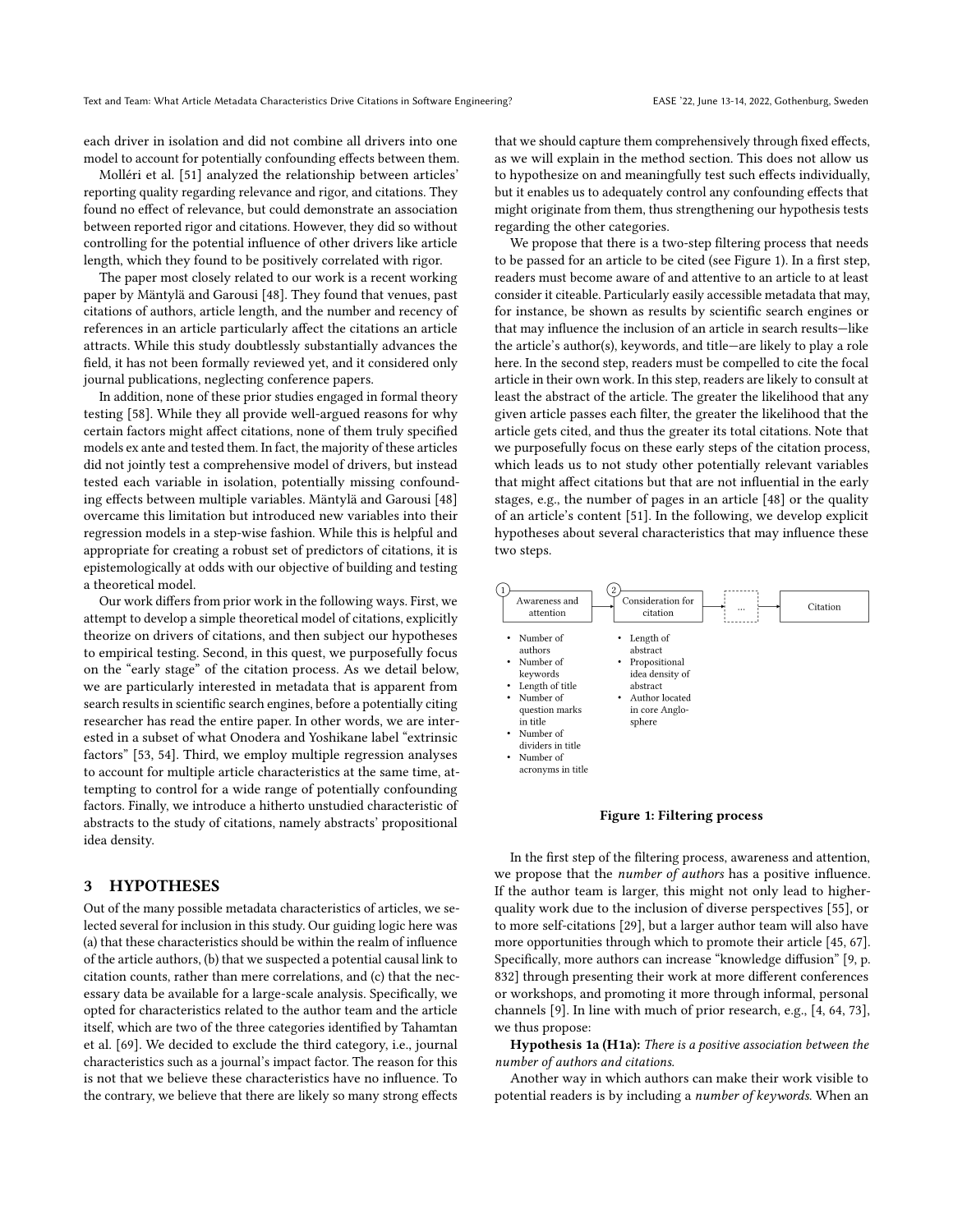article includes many keywords, the article has a greater chance of showing up in searches [\[60\]](#page-9-12), and it might thus have a greater chance of passing the first filtering step. In line with prior research [\[64\]](#page-9-16), we therefore propose:

Hypothesis 1b (H1b): There is a positive association between the number of keywords and citations.

We next hypothesize a link between the length of an article's title and citations. Specifically, we argue that longer titles have the potential to convey more, and more specific, information, making the article potentially more attractive to readers. Consequently, we hypothesize in line with some prior results [\[35,](#page-9-28) [60\]](#page-9-12):

Hypothesis 1c (H1c): There is a positive association between the length of the title and citations.

Another way in which authors might make their papers more appealing is by using certain rhetorical devices. Specifically, authors frequently pose questions (that they may or may not answer in the title), and thus use question marks, in an article's title. Research on citations in computer science overall [\[18\]](#page-8-19) and news media [\[43\]](#page-9-29) has shown that the use of questions increases engagement with an article ("the clickbait phenomenon" [\[42,](#page-9-30) p. 1301]). We propose that the presence of such questions make an article more interesting and thus more likely to be read and considered by readers. Put formally:

Hypothesis 1d (H1d): There is a positive association between the number of question marks in the title and citations.

Similarly, authors often use dividers such as a colon or a dash in article titles. Composing such "combinational titles" [\[60,](#page-9-12) p. 2007] allows them to tease an interesting story (e.g., "Understanding IV&V in a safety critical and complex evolutionary environment: The NASA Space Shuttle program"), communicate the results in a vivid way (e.g., "Same App, Different Countries: A Preliminary User Reviews Study on Most Downloaded iOS Apps" or "Exception Analysis and Points-to Analysis: Better Together"), introduce a potentially useful named artifact (e.g., "MMLT: A mutual multilevel trust framework based on trusted third parties in multicloud environments"), or include methodological details like the type of study (e.g., "Software-testing education: A systematic literature mapping" or "How does combinatorial testing perform in the real world: an empirical study"). In addition, a colon or a dash allows the authors to provide more information, given that they can effectively include two sentences in the title instead of one. All of these cases are likely to make a paper more appealing and thus pass the first filtering process. Compatible with prior research [\[35,](#page-9-28) [60\]](#page-9-12), we thus propose:

Hypothesis 1e (H1e): There is a positive association between the number of dividers in the title and citations.

In contrast to the prior characteristics, we propose that a greater number of acronyms in a title will make a paper, in general, less relevant and appealing to readers. Notably, this goes against prior findings in the medical field. However, these findings are likely due to particularities of that field, where acronyms may characterize articles from highly influential multi-center trials or organizations, or about specific genes [\[35\]](#page-9-28). We instead argue that, for one, acronyms might be hard (or impossible) to comprehend. For another, acronyms might signal a more specialized or narrower topic that likely only appeals to a smaller subset of readers. We thus formalize:

Hypothesis 1f (H1f): There is a negative association between the number of acronyms in the title and citations.

We now turn to the second filtering step of Figure [1,](#page-2-0) consideration for citation. In this step, readers have chosen to engage with an article at least far enough to read the abstract, and might be able to make a decision whether to cite it in their own work. One key determinant is likely the information content of the abstract. Specifically, the greater the length of an abstract, the more information it can contain and the more it might give the reader a good sense for an article, potentially even allowing the reader to cite the article without reading the entire text [\[37,](#page-9-31) [73\]](#page-9-8). Consequently, we argue:

Hypothesis 2a (H2a): There is a positive association between the length of the abstract and citations.

Another factor we consider is the *propositional idea density*  $[15]$ of the abstract. Propositional idea density captures the number of propositions or ideas, normalized by the number of words in a text. From the perspective of a stream of psycholinguistic research going back to seminal research by Kintsch and colleagues [\[38,](#page-9-32) [40\]](#page-9-33), an idea is whatever can be true or false, and thus the basic unit involved in the understanding and retention of text. Consequently, higher idea density makes text harder to understand, but also richer in content (when keeping text length constant) [\[38–](#page-9-32)[40\]](#page-9-33). For example, the two sentences "the previously obsolete system is relevant again" and "there is a system which was previously obsolete, and it is relevant again" have the same informational content but differ in their idea density. Prior literature has linked propositional idea density to cognitive functioning and impairment, even demonstrating, for example, its suitability as a screening tool for detecting Alzheimer's disease based on a person's writing [\[30,](#page-8-21) [59\]](#page-9-34). Conversely, we suggest that greater idea density in an abstract indicates a greater density of content and thus a larger number of reasons for which an article could be cited (independent of abstract length), thus leading to a higher number of citations [\[19,](#page-8-22) [61\]](#page-9-35). We posit:

Hypothesis 2b (H2b): There is a positive association between the propositional idea density of the abstract and citations.

Finally, there might be an additional effect of the authors on citations, which was found in prior work outside software engineering with regard to U.S.-based authors [\[66\]](#page-9-21) and the Anglo-Saxon world [\[56\]](#page-9-36). Specifically, the entire field of computer science is substantially influenced by institutions and scholars that are based in the Anglo-Saxon world. Citing papers with corresponding authors based in the "core Anglosphere" [\[75\]](#page-9-37), i.e., the developed Anglo-Saxon countries, might provide legitimacy to the citing work, as it will signal that the articles build on ideas from a critical country in the field. Authors at such institutions are also more likely to be native English speakers, potentially leading to more elegantly written abstracts and even articles, which again might increase citation rates. Put formally:

Hypothesis 2c (H2c): There is a positive association between the corresponding author being located in the core Anglosphere and citations.

## 4 STUDY DESIGN

In the following section, we detail the study design. Specifically, we discuss our sample and data, explain how we operationalized our variables, and describe the data analysis.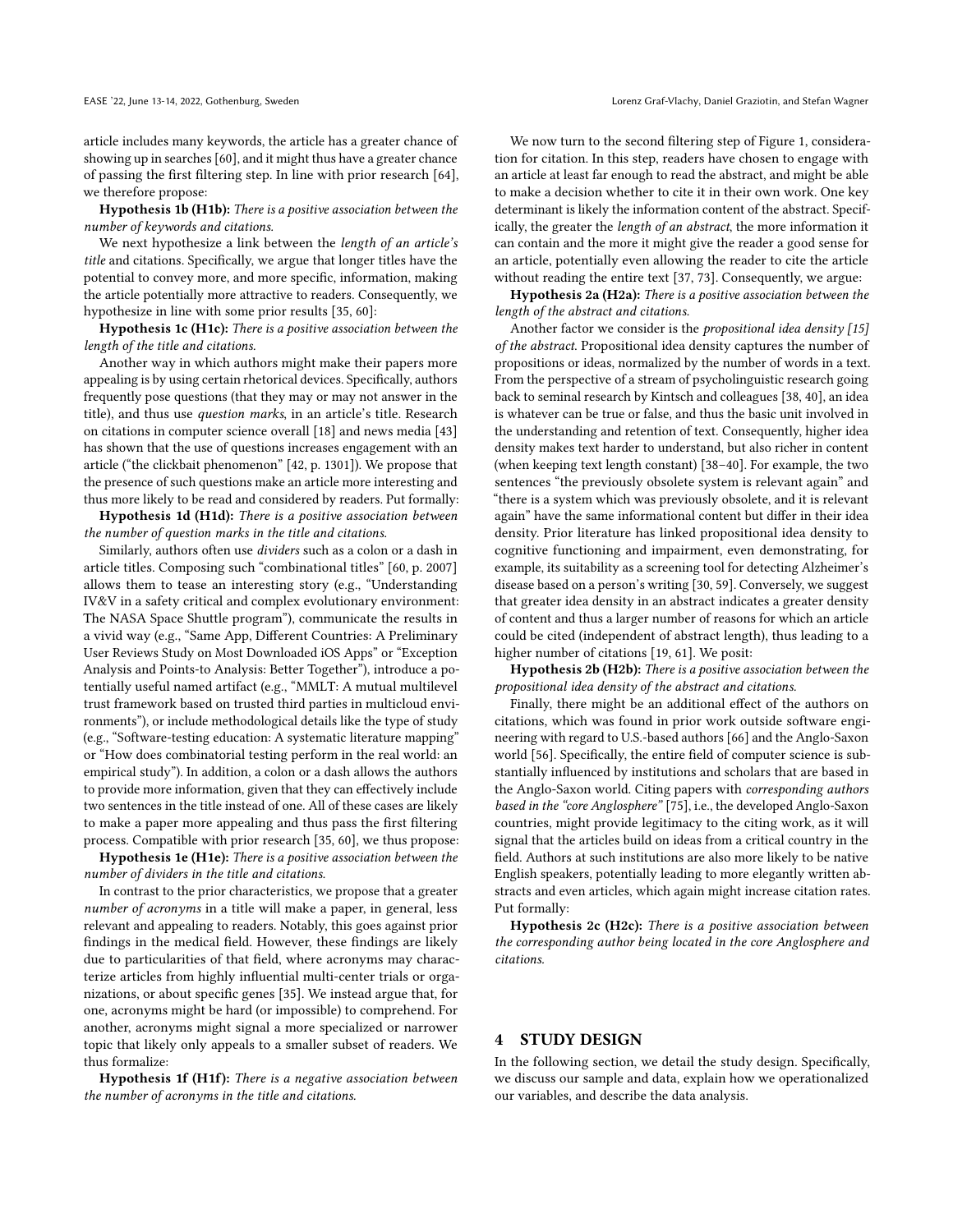Text and Team: What Article Metadata Characteristics Drive Citations in Software Engineering? EASE '22, June 13-14, 2022, Gothenburg, Sweden

## 4.1 Sample and data

We obtained a sample of article abstracts and titles from Clarivate's Web of Science (WoS, formerly known as Web of Knowledge), a database that has been used in recent studies analyzing textual characteristics and/or citations of articles in computer science, information systems, and other disciplines [\[11,](#page-8-7) [18,](#page-8-19) [25,](#page-8-23) [26,](#page-8-24) [53,](#page-9-14) [54,](#page-9-6) [73\]](#page-9-8). We opted for WoS since it is superior to Google Scholar in various ways [\[23,](#page-8-5) [69\]](#page-9-7) and we did not have access to Scopus. We manually downloaded all WoS records of articles published between 1990 and 2020 and indexed in the category "Computer Science - Software Engineering" as of May 2021. Since this category also includes a host of venues that are not primarily or even tangentially related to software engineering, such as, for example, the USENIX Workshop on Steps to Reducing Unwanted Traffic on the Internet, we sought to appropriately restrict our sample. Specifically, we identified the top 20 venues according to Google Scholar from the category "Engineering & Computer Science - Software Systems" as of July 2021 (see Table [1\)](#page-5-0), and only retained articles from these venues.

We restricted our sample to articles published after 1990 because the coverage of WoS is very limited before this time [\[26\]](#page-8-24). We further restricted our sample to articles published until 2020 for two reasons. First, at the time of data collection, the following year was not finished, and we would thus have necessarily obtained an incomplete sample for that year. Second, since our variable of interest is the number of citations, we can only analyze articles that had a realistic chance of getting cited in the first place. The time window for citations would have been extremely narrow for the most recent articles and would very likely only have introduced more noise into our sample than contribute explanatory value.

We dropped duplicate entries from WoS, removed all records that did not pertain to an "Article," "Article; Proceedings Paper," or "Proceedings Paper," thereby removing other types of publications like book reviews or editorials.

As the same venue might be included in WoS under a host of different names (e.g., OOPSLA 11: Proceedings of the 2011 ACM International Conference on Object Oriented Programming Systems Languages and Applications and OOPSLA 2008 Nashville, Conference Proceedings) we performed data cleaning and manually identified all records that belong to the 20 venues.

To further clean the data, we performed minor preprocessing on the abstracts (but not the titles) using Perl scripts. $2$  Specifically, we removed copyright and classification strings that were frequently included, we expanded some very common non-technical abbreviations like "e.g." removed enumerations, and made adjustments to facilitate later analysis (such as converting colons to full stops and removing full stops in "et al." to aid sentence recognition). We manually inspected 500 randomly sampled abstracts to ensure that our preprocessing did not have unintended side effects.

We dropped all abstracts with less than three full stops in them because spot checks indicated that these cases were errors in WoS, e.g., abstracts which contained no punctuation at all. We also dropped all articles which had titles with a length of three or less characters as these were clear errors in WoS.

Our sample in the 20 selected venues comprised 22,984 articles. Of these, we had sufficient data for 16,131 to use in our analyses.

#### 4.2 Operationalization of variables

We measure our dependent variable, the number of citations, simply as the total number of citations an article had accrued at the time of data collection, as recorded by WoS. Unlike some prior researchers, we do not log-transform the number of citations [\[73\]](#page-9-8). This is because this variable is a count, which has distributional properties that are best addressed by using an appropriate estimator rather than performing transformations [\[20\]](#page-8-25). Specifically, transformations cannot produce normally distributed errors which would be necessary for, for instance, ordinary least squares regression.

We measured our independent variables as follows. The number of authors is the count of authors as listed in WoS. The number of keywords is measured the same way. The length of the title is the number of characters in the article's title, divided by 100 to make regression coefficients more interpretable. The number of question marks in the title is again a simple count. The number of dividers in the title is the count of colons followed by a blank space plus the count of dashes or double dashes preceded and succeeded by a blank space (to avoid incorrectly counting hyphenated words as in "3D-Color-Structure-Code - A new non-plainness island hierarchy" or "A Computation- and Communication- Infrastructure for Modular Special Instructions in a Dynamically Reconfigurable Processor"). The number of acronyms in the title was determined as the total number of all-caps words consisting of at least two characters (with or without separating full stops) in a title, while setting this value to zero for articles that had titles that were entirely in all-caps. The length of the abstract was the number of characters in the abstract before any preprocessing, again divided by 100 for interpretability.

To measure the propositional idea density of the abstract, we use CPIDR (Computerized Propositional Idea Density Rater) 5, a software specifically built and validated for this purpose [\[10\]](#page-8-26), as well as used in prior research [\[17,](#page-8-27) [30\]](#page-8-21). The software exploits the fact that propositional idea density—as defined in the present article [\[38,](#page-9-32) [70\]](#page-9-38)—can be approximated by relying on syntactic features of text. Specifically, performing part-of-speech tagging of text can provide approximations of the frequencies of various categories of words. Summing up the number of verbs, adjectives, adverbs, prepositions, and conjunctions, and dividing the sum by the total number of words then yields the propositional idea density of a text [\[63\]](#page-9-39). Note that Kintsch's notion of propositional idea density [\[38\]](#page-9-32) differs from formal semantics in that common nouns are not considered propositions. Similarly, information about verb tense, modality, or co-reference does not enter the count of propositions. The developers of the CPIDR software validated it in two ways [\[10\]](#page-8-26). First, they established that the software essentially replicates some examples provided in the literature on propositional idea density [\[70\]](#page-9-38). Second, they tested the software against human raters and found that the results of the software correlated very highly ( $r = .97$ ) with consensus ratings of human raters [\[10\]](#page-8-26). We standardized the value of propositional idea density for easier interpretation.

To determine whether the corresponding author was located in the core Anglosphere, we identified the institutional affiliation of the author listed as the "reprint author" (which indicates the corresponding author) in WoS, and created a binary variable set to one

<span id="page-4-0"></span><sup>&</sup>lt;sup>2</sup>All used scripts are available at [https://doi.org/10.6084/m9.figshare.17209178.](https://doi.org/10.6084/m9.figshare.17209178)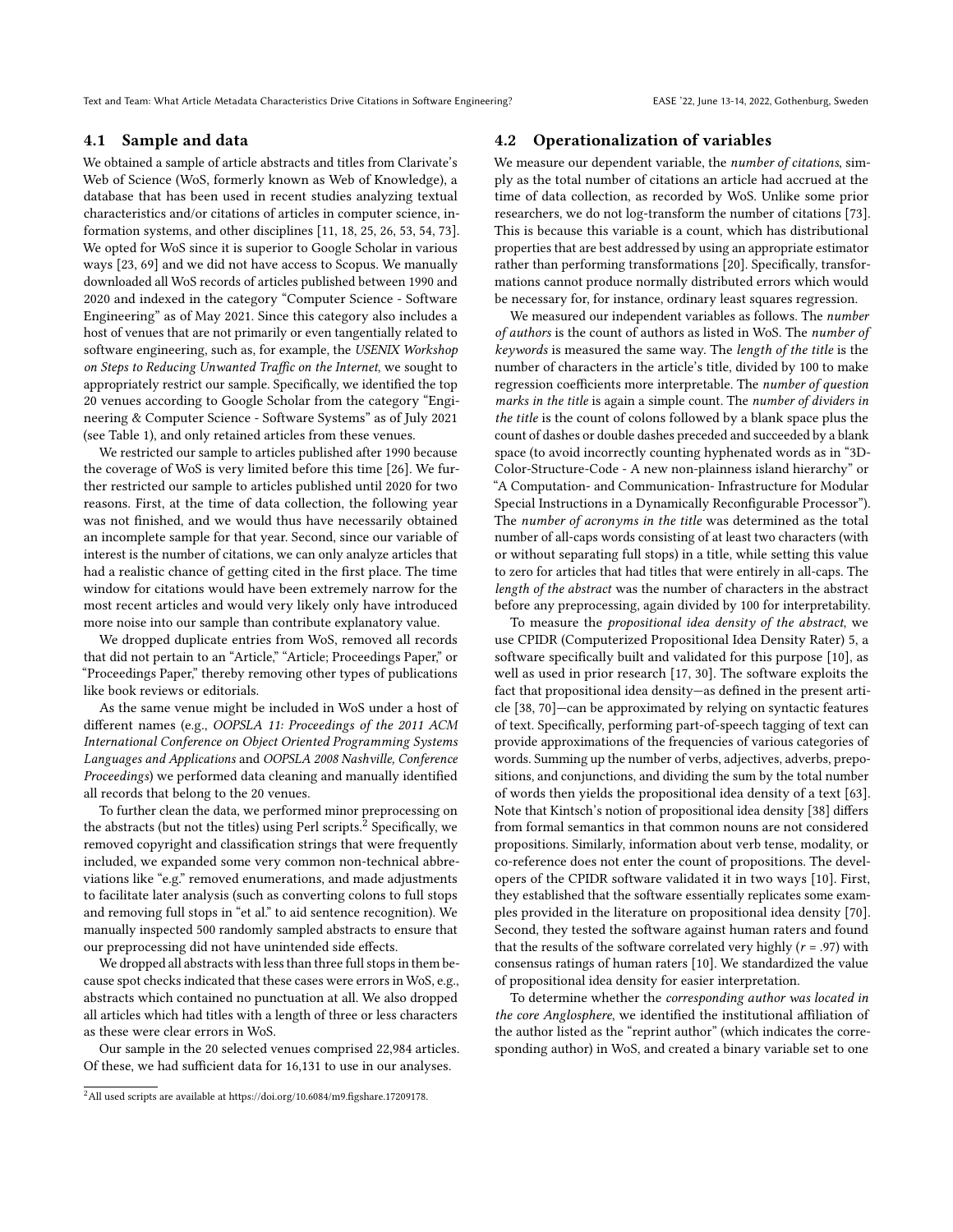|  | Table 1: Software engineering venues included in analysis |  |  |  |  |
|--|-----------------------------------------------------------|--|--|--|--|

<span id="page-5-0"></span>

| #  | Publication                                                                                                        | h5-index |
|----|--------------------------------------------------------------------------------------------------------------------|----------|
|    | ACM/IEEE International Conference on Software Engineering                                                          | 74       |
|    | Journal of Systems and Software                                                                                    | 61       |
| 3  | Information and Software Technology                                                                                | 59       |
| 4  | ACM SIGSOFT International Symposium on Foundations of Software Engineering                                         | 53       |
| 5  | <b>Empirical Software Engineering</b>                                                                              | 53       |
| 6  | <b>IEEE Transactions on Software Engineering</b>                                                                   | 52       |
|    | ACM SIGPLAN-SIGACT Symposium on Principles of Programming Languages (POPL)                                         | 48       |
| 8  | ACM SIGPLAN Conference on Programming Language Design and Implementation (PLDI)                                    | 46       |
| 9  | IEEE/ACM International Conference on Automated Software Engineering (ASE)                                          | 45       |
| 10 | <b>IEEE</b> Software                                                                                               | 44       |
| 11 | Symposium on Operating Systems Principles                                                                          | 42       |
| 12 | Software & Systems Modeling                                                                                        | 41       |
| 13 | Mining Software Repositories                                                                                       | 40       |
| 14 | International Conference on Software Analysis, Evolution, and Reengineering (SANER)                                | 40       |
| 15 | International Symposium on Software Testing and Analysis                                                           | 36       |
| 16 | International Conference on Tools and Algorithms for the Construction and Analysis of Systems (TACAS)              | 33       |
| 17 | <b>IEEE</b> International Conference on Software Maintenance and Evolution                                         | 33       |
| 18 | Proceedings of the ACM on Programming Languages                                                                    | 31       |
| 19 | Software: Practice and Experience                                                                                  | 30       |
| 20 | ACM SIGPLAN International Conference on Object-Oriented Programming, Systems, Languages, and Applications (OOPSLA) | 29       |

if this institution was located in the U.S., Canada, the U.K., Ireland, Australia, or New Zealand [\[75\]](#page-9-37), and to zero otherwise.<sup>[3](#page-5-1)</sup>

## 4.3 Data analysis

To account for the non-independence of observations at the venuelevel, we select a fixed-effects Poisson estimator and calculate standard errors clustered at the venue. This estimator is appropriate for analyses with a dependent variable that is a count [\[20\]](#page-8-25) such as the number of a paper's citations. In addition, this estimator is robust to a host of potential problems and specifically more robust than a negative binomial estimator [\[79,](#page-9-40) [80\]](#page-9-41). Our choice to use cluster-robust standard errors accounts for the non-independence of observations, i.e., the fact that that error terms in the regression model might be correlated for articles because they were published in the same venue.

We also include an extensive array of so-called dummy variables in our models. Dummy variables are binary variables that are included in regression models to represent categorical values [\[28\]](#page-8-28). Typically, dummy variables are used to account for so-called "fixed effects" of specific types of observations [\[80\]](#page-9-41), e.g., the effects of the specific venue in which an article was published [\[48\]](#page-9-10). To this end, a dummy variable is created for every venue in the data set, and for every article only the corresponding dummy variable is set to one, with all others taking the value zero.[4](#page-5-2)

We include dummies for three reasons. First, we decided to not normalize citation counts by the age of a paper (e.g., [\[23,](#page-8-5) [51\]](#page-9-9)) because this requires using a ratio as a dependent variable, which is not advisable in regression models [\[12\]](#page-8-29). Instead, we can include dummy variables for every year, which explicitly accounts for an article's age, which influences citations for obvious reasons [\[3,](#page-8-14) [23,](#page-8-5) [48,](#page-9-10) [69\]](#page-9-7). This solution has the added advantage that it accounts for all other effects that pertain to a specific year as well, e.g., the volume of total scientific output or total citations made by all researchers in a given year, and it does not assume that any time effects be linear.

Second, as journal articles are typically cited more frequently than conference papers [\[23\]](#page-8-5), and there are systematic differences between different subfields of a discipline [\[69\]](#page-9-7) as well as venues [\[33,](#page-8-9) [48,](#page-9-10) [69\]](#page-9-7), it would further seem prudent to include dummy variables for each venue [\[71\]](#page-9-17). This way, they control for all time-invariant effects of all venues.

Finally, there might be effects that are fixed for every venue-year combination. We thus included interactions (i.e., multiplications) between all year and venue dummy variables. This allows us to account for all effects that might be related to all articles appearing in a venue in a specific year, capturing, e.g., the effects of changing journal or conference prestige or impact factors over time. Note that our model thus explicitly accounts for all these variables, which have often been studied in prior literature [\[48\]](#page-9-10). We deem their importance so uncontroversial that we did not hypothesize about them. Instead, we incorporate them in our model in a way that not only controls for their specific effects, but that also allows us to control for all other effects that are due to particularities of venues in specific years (and which prior literature typically does not account for). This includes, for instance, editorial policies or regulations regarding maximum abstract or title lengths. Our model is thus, in this way, more comprehensive than prior work in software engineering.<sup>[5](#page-5-3)</sup>

<span id="page-5-1"></span> $^3\rm{Note}$  that because our argument is largely based on the specific legitimacy-granting power of these countries, we deliberately do not consider other countries that have English as a de jure or de facto official language.

<span id="page-5-2"></span><sup>&</sup>lt;sup>4</sup>To avoid perfect multicollinearity in the regression, one of the dummy variables must be deliberately omitted. This is done automatically by the statistical software we use.

<span id="page-5-3"></span> $5$ Because these dummy variables contain all the information contained in the aforementioned individual dummy variables for venues only and for years only, these individual variables are automatically omitted from our regression analyses due to perfect multicollinearity without any loss of information.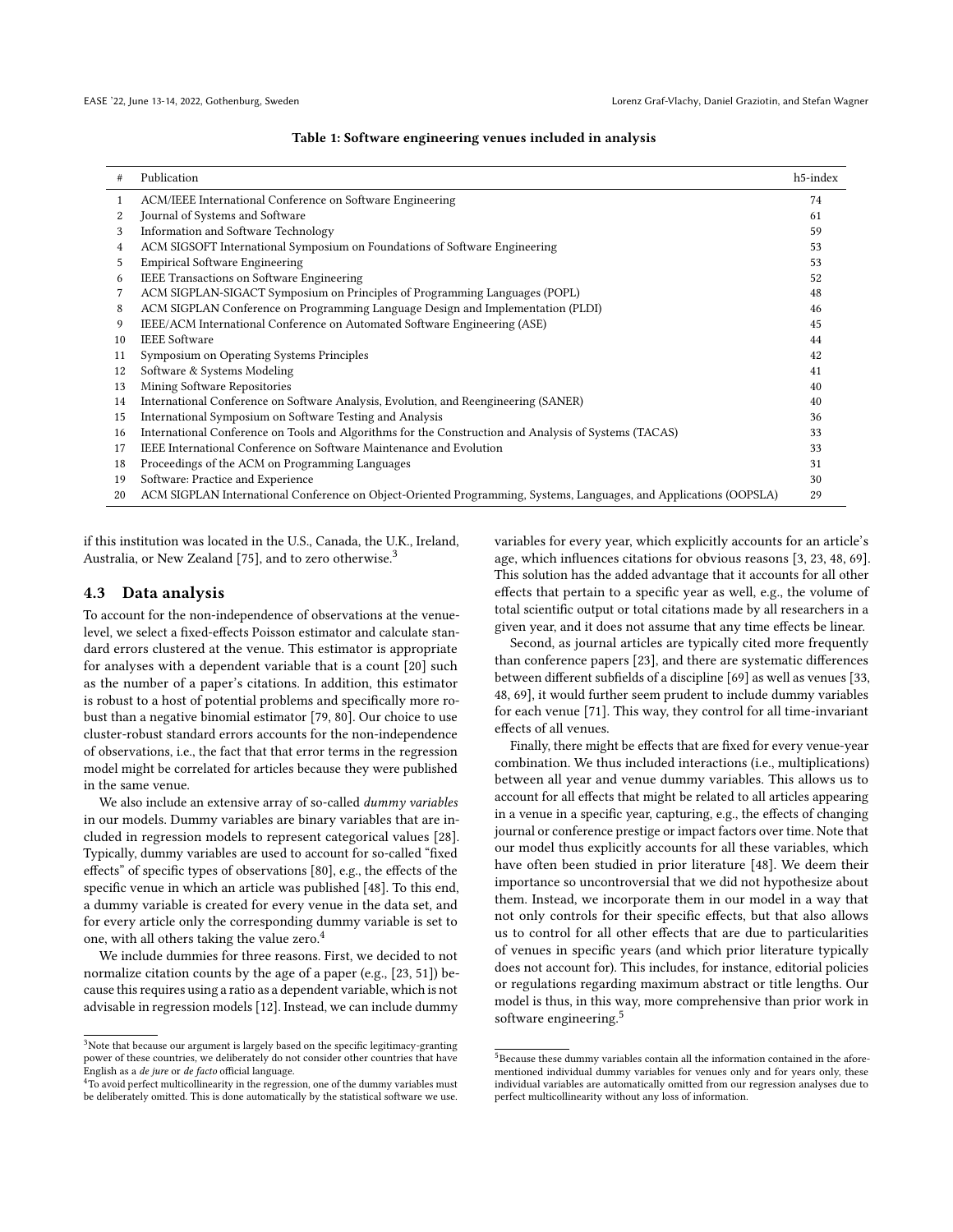We performed all statistical analyses using Stata 17.0.

#### 5 RESULTS

Table [2](#page-6-0) displays key descriptive statistics for the main variables. Correlations between them are shown in Table [3.](#page-7-0) Variance inflation factors were all far below commonly used thresholds, alleviating concerns over multicollinearity [\[52\]](#page-9-42).

Table [4](#page-7-1) shows the regression results.<sup>[6](#page-6-1)</sup> We find a positive association between the number of authors and citations, supporting H1a. The number of keywords is only marginally related to citations, and negatively at that, providing weak evidence against H1b. We also find no support for H1c, which suggested a link between the length of an article's title and citations. Citations were, however, significantly positively linked to the number of questions marks (supporting H1d) and dividers (supporting H1e) in abstract titles. The hypothesized negative effect of acronyms in the title on citations is also borne out in our model, supporting H1f. Regarding articles' abstracts, we find support for H2a and H2b, since both length and propositional idea density of the abstract were significantly positively related to citations. Finally, an affiliation of the corresponding author with an institution in the core Anglosphere is also linked to citations, supporting H2c.

Our results are robust to alternative model specifications. For instance, all coefficients that are significant in our primary analysis are also significant in a negative binomial regression with robust standard errors. In addition, the coefficient for the number of keywords, which was insignificant in the main analysis, also becomes significant in a negative binomial model.

Although concerns over multiple hypothesis testing are not common in the literature on citations, we performed an additional robustness check to control the false discovery rate and computed adjusted p-values (sharpened q-values) [\[6,](#page-8-30) [8\]](#page-8-31) for all variables of interest. The results essentially reaffirm our original findings, even strengthening the result for the number of keywords, and letting the coefficient of title length reach marginal significance.

#### 6 DISCUSSION

In the following, we discuss implications as well as threats to internal and external validity.

#### 6.1 Implications

Our empirical results have several important implications.

Implication #1: Early-stage metadata characteristics drive citations in software engineering. Our results show that citations can be at least partially explained by metadata characteristics that might function as "signals" [\[71\]](#page-9-17) and that likely have a particularly meaningful effect at the early stages of the literature review process.

Implication #2: Propositional idea density matters. As the first study in software engineering, we identified a link between the idea density of articles' abstracts and the citations they receive.

<span id="page-6-0"></span>Table 2: Descriptive statistics of all variables

|                         | Mean  | SD.   | Min.    | Max.     |
|-------------------------|-------|-------|---------|----------|
| Citations               | 17.63 | 46.64 | 0.00    | 2,301.00 |
| Authors (log)           | 1.08  | 0.52  | 0.00    | 3.50     |
| Keywords                | 4.49  | 1.68  | 1.00    | 23.00    |
| Length (title)          | 0.72  | 0.24  | 0.01    | 2.01     |
| Question marks (title)  | 0.03  | 0.17  | 0.00    | 3.00     |
| Dividers (title)        | 0.29  | 046   | 0.00    | 2.00     |
| Acronyms (title)        | 0.23  | 0.51  | 0.00    | 6.00     |
| Length (abstract)       | 12.18 | 4.18  | 2.43    | 41.37    |
| Idea density (abstract) | 0.00  | 1.00  | $-3.93$ | 4.85     |
| Anglosphere author      | 0.39  | 0.49  | 0.00    | 1.00     |
|                         |       |       |         |          |

SD = Standard deviation

 $N = 16,131$ 

Implication #3: The software engineering discipline behaves differently. Despite many findings confirming prior results in other disciplines, there is a marked difference regarding some of our results. For instance, whereas the relationship between the number of authors and citations is negative in marketing [\[67\]](#page-9-20), it is positive in software engineering. While the presence of question marks in titles has a negative association with citations in biology and medicine [\[36\]](#page-9-11), we find the opposite in software engineering. Conversely, while acronyms drive citations in medicine [\[35\]](#page-9-28), they seem to inhibit them in software engineering.

Implication #4: The effects are robust. Going beyond extant literature, we controlled for venue-year fixed effects, effectively only analyzing variation between articles within a venue in a given year. We additionally used robust standard errors to account for the non-independence of observations. Despite these advanced statistical controls, the results hold.

#### 6.2 Threats to validity

6.2.1 Internal validity. There are several potential threats to validity. While we controlled for a host of potential confounders, we are hesitant to claim proof for causality. There might be other factors that we either deliberately do not include (because we focus on the early stage of the citation process) or cannot account for and which influence both our independent variables and drive citations. The quality and importance of each individual paper is such a potentially confounding factor. Unfortunately, controlling for paper quality is notoriously difficult and thus rarely done. Initial work on research quality in empirical software engineering has attempted to operationalize quality as reported rigor and relevance, and manually scored both dimensions using rubrics that evaluate degrees of quality based on which information is disclosed in a focal article [\[34\]](#page-9-43). While this effort was influential and is certainly insightful, we did not apply it for four reasons. First, we propose that reviewers and editors at the different venues we study act as quality gatekeepers and apply reasonably consistent quality standards within each venue. We do thus not immediately see why fundamental article quality within a venue should vary strongly. Recall that any such venue effects are controlled for through the included dummy variables. Second, the quality measure captures reporting quality rather than necessarily actual quality of a focal

<span id="page-6-1"></span><sup>&</sup>lt;sup>6</sup>We do not report the coefficients of the dummy variables as their interpretation is likely not helpful in our setting. Given the inclusion of venue-year dummies, we could study questions like "Is the effect of journal A in year X greater than the effect of conference B in year Y?," but we cannot, for example, make blanket comparisons between venues. A manual inspection of the dummy variables shows that many of them are significant, confirming our initial assumption that there are meaningful effects of publication venue and year that should be accounted for.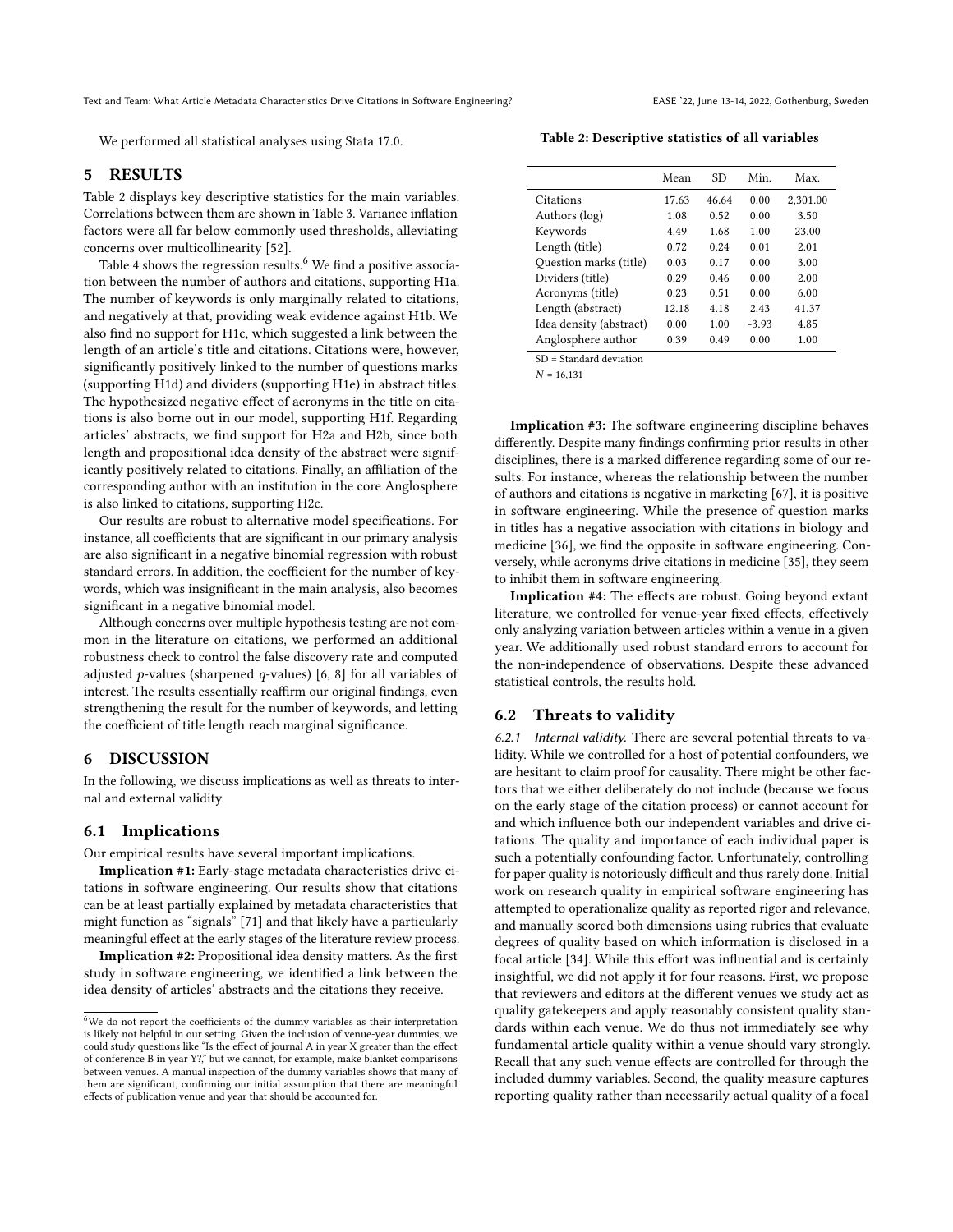<span id="page-7-0"></span>

|                         | Citations  | Authors<br>(log) | Key-<br>words | Length<br>(title) | Question<br>marks<br>(title) | Dividers<br>(title) | Acronyms<br>(title) | Length<br>(abstract) | Idea<br>density<br>(abstract) | Anglo-<br>sphere<br>author |
|-------------------------|------------|------------------|---------------|-------------------|------------------------------|---------------------|---------------------|----------------------|-------------------------------|----------------------------|
| Citations               | 1.00       |                  |               |                   |                              |                     |                     |                      |                               |                            |
| Authors (log)           | 0.02       | 1.00             |               |                   |                              |                     |                     |                      |                               |                            |
| Keywords                | $0.03***$  | $-0.03***$       | 1.00          |                   |                              |                     |                     |                      |                               |                            |
| Length (title)          | $-0.02*$   | $0.10***$        | $0.09***$     | 1.00              |                              |                     |                     |                      |                               |                            |
| Question marks (title)  | 0.01       | $0.04***$        | $-0.01$       | $0.05***$         | 1.00                         |                     |                     |                      |                               |                            |
| Dividers (title)        | $-0.01$    | $0.09***$        | $-0.01$       | $0.22***$         | $-0.02*$                     | 1.00                |                     |                      |                               |                            |
| Acronyms (title)        | $-0.04***$ | $0.05***$        | $0.02*$       | $0.03**$          | $-0.04***$                   | $0.18***$           | 1.00                |                      |                               |                            |
| Length (abstract)       | 0.00       | $0.18***$        | $0.11***$     | $0.20***$         | $0.05***$                    | $0.04***$           | $-0.02**$           | 1.00                 |                               |                            |
| Idea density (abstract) | 0.01       | $0.02**$         | $-0.03***$    | $-0.07***$        | $0.06***$                    | $0.02*$             | $-0.11***$          | $0.03***$            | 1.00                          |                            |
| Anglosphere author      | $0.07***$  | $-0.08***$       | 0.01          | $-0.11***$        | 0.01                         | 0.00                | $-0.05***$          | $-0.07***$           | $0.07***$                     | 1.00                       |

Table 3: Correlations between all variables

<span id="page-7-1"></span>\*  $p < 0.05$ , \*\*  $p < 0.01$ , \*\*\*  $p < 0.001$ 

#### Table 4: Drivers of citations

|                                                                                            | Coefficient | <b>IRR</b> |  |  |  |
|--------------------------------------------------------------------------------------------|-------------|------------|--|--|--|
| Authors (log)                                                                              | $0.331***$  | 1.392      |  |  |  |
|                                                                                            | (0.047)     |            |  |  |  |
| Keywords                                                                                   | $-0.016+$   | 0.984      |  |  |  |
|                                                                                            | (0.009)     |            |  |  |  |
| Length (title)                                                                             | $-0.217$    | 0.805      |  |  |  |
|                                                                                            | (0.190)     |            |  |  |  |
| Question marks (title)                                                                     | $0.414***$  | 1.512      |  |  |  |
|                                                                                            | (0.065)     |            |  |  |  |
| Dividers (title)                                                                           | $0.150*$    | 1.161      |  |  |  |
|                                                                                            | (0.063)     |            |  |  |  |
| Acronyms (title)                                                                           | $-0.192***$ | 0.826      |  |  |  |
|                                                                                            | (0.058)     |            |  |  |  |
| Length (abstract)                                                                          | $0.017*$    | 1.017      |  |  |  |
|                                                                                            | (0.008)     |            |  |  |  |
| Idea density (abstract)                                                                    | $0.068***$  | 1.070      |  |  |  |
|                                                                                            | (0.016)     |            |  |  |  |
| Anglosphere author                                                                         | $0.161***$  | 1.174      |  |  |  |
|                                                                                            | (0.038)     |            |  |  |  |
| Observations                                                                               | 16,131      |            |  |  |  |
| Venue fixed effects                                                                        | Yes         |            |  |  |  |
| Year fixed effects                                                                         | Yes         |            |  |  |  |
| Venue-year fixed effects<br>Yes<br>$P_{total} = \frac{\Delta P_{total}}{\Delta P_{total}}$ |             |            |  |  |  |

Fixed-effects Poisson regression

Cluster-robust standard errors (by venue) in parentheses IRR = Incidence rate ratio

 $+p < 0.10, p < 0.05, p < 0.01, p < 0.001$ 

article. While reporting quality may be important, it need not be indicative of the actual quality of the work [\[34\]](#page-9-43). Third, in prior work in the empirical software engineering literature [\[51\]](#page-9-9), relevance was not found to be related to citations. While one prior analysis suggests an association between rigor and citations, other features like article length positively co-varied with rigor and were not controlled for in the analysis, suggesting that the association

may not be causal. Overall, it thus appears warranted to conclude that "rigor, relevance and normalized citations are fairly orthogonal variables" [\[51,](#page-9-9) p. 1466]. Fourth and critically, the measure is simply impractical to use in studies with samples as large as ours.

The texts we study do not represent the entire text of the scientific articles. While we welcome future studies that also analyze the full texts of articles, we consider ourselves in the good company of prior researchers who specifically studied titles and abstracts because these elements are the ones that set the "hook" and lure readers into reading an article in the first place [\[47\]](#page-9-44). In fact the abstract "is often the only part of the article that will be read" [\[57\]](#page-9-45), and abstracts and titles are crucial surrogate information [\[37\]](#page-9-31).

Our study also has limitations stemming from the data we used. Specifically, WoS contains missing data for some variables in a number of observations. Combined with our multiple regression approach, this means that we had to disregard such observations. Prior research suffered from similar limitations [\[48\]](#page-9-10).

6.2.2 External validity. Our analysis focuses on the top 20 venues in the field of empirical software engineering over a time span of 30 years. Any statements about the validity of our results beyond this context—say, regarding other disciplines, less influential or broader software engineering venues, and other points in time including the future—would thus be speculative.

Nevertheless, to make an attempt to empirically further assess generalizability, we re-ran our analysis over the entire sample of abstracts we obtained ( $N = 255,857$ ). Recall that we deemed this sample not fully reliable for our main analysis for several reasons, such as the inclusion of venues only marginally or not at all related to software engineering, and issues in harmonizing venue titles for such a large sample, making any venue-related fixed effects somewhat less reliable. To address the latter issue in the re-analysis, we performed a simple automated harmonization of venue names (e.g., removing numerals from conference names) to reduce the overall number of distinct venue names in the sample. Since the number of venues still remained in the thousands, however, we needed to simplify our analysis to make it computationally feasible. Specifically, we retained the venue and year dummies, but omitted interactions between the two from this analysis.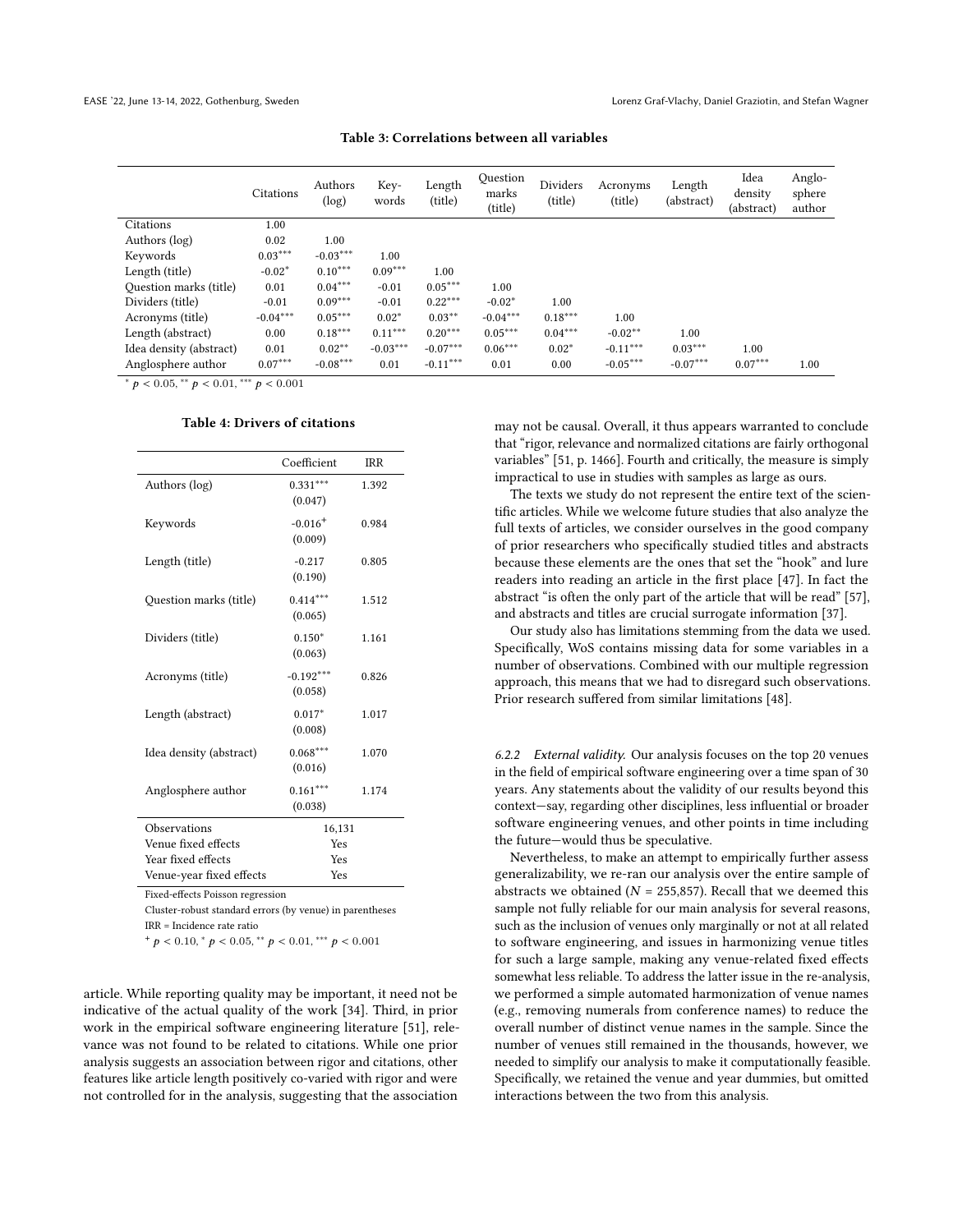Text and Team: What Article Metadata Characteristics Drive Citations in Software Engineering? EASE '22, June 13-14, 2022, Gothenburg, Sweden

Our findings in this re-analysis on the entire sample largely corroborate our findings. Specifically, all coefficients that were significant in the main sample were also significant with the same sign in the entire sample ( $p < 0.05$ ), with the exception of the number of acronyms in the paper title, which is marginally significant in the opposite direction in the entire sample ( $p < 0.1$ ). Conversely, the two insignificant (length of title) or marginally significant (number of keywords) variables in the main sample were significant in the entire sample ( $p < 0.001$ ). Notably, the number of keywords displayed the initially hypothesized positive relationship with citations in the entire sample. Overall, the findings in the entire sample suggest that most of our findings have validity in a larger software engineering context.

Finally, as other researchers cautioned, using different bibliometric databases might lead to potentially different results. In fact, while this is a limitation, we also consider it a contribution of our paper that we use a different database than that used in the working paper that is closest to our work [\[48\]](#page-9-10).

#### 7 CONCLUSION AND FUTURE WORK

Our results suggest that article metadata are related to citations. Authors might thus wish to purposefully consider how to phrase their titles and abstracts to attract a maximum number of citations [\[27\]](#page-8-32). Due to the potential concerns about causality, however, we also encourage future researchers to build on our work and that of others and study drivers of citations in software engineering further. Particularly, studying "later-stage" characteristics of papers, such as the actual substantive content, appears fruitful. Comprehensive models, considering large arrays of characteristics simultaneously, as well as the use of comprehensive statistical control techniques like fixed effects, might be particularly useful in this quest.

## ACKNOWLEDGMENTS

We thank Michael A. Covington for providing us with CPIDR 5.

## REFERENCES

- <span id="page-8-0"></span>[1] Robert Adler, John Ewing, and Peter Taylor. 2009. Citation Statistics. Statist. Sci. 24, 1 (2009), 1–14.<https://doi.org/10.1214/09-STS285>
- <span id="page-8-15"></span>[2] Muhammad Ovais Ahmad and Paivi Raulamo-Jurvanen. 2019. Preliminary Citation and Topic Analysis of International Conference on Agile Software Development Papers (2002-2018). In Proceedings of the 2019 Federated Conference on Computer Science and Information Systems (Annals of Computer Science and Information Systems). IEEE, 803–812.<https://doi.org/10.15439/2019F114>
- <span id="page-8-14"></span>[3] Muhammad Ovais Ahmad and Päivi Raulamo-Jurvanen. 2020. Scientific Collaboration, Citation and Topic Analysis of International Conference on Agile Software Development Papers. In Advances in Agile and User-Centred Software Engineering, Adam Przybyłek and Miguel Ehécatl Morales-Trujillo (Eds.). Lecture Notes in Business Information Processing, Vol. 376. Springer International Publishing, Cham, 108–132. [https://doi.org/10.1007/978-3-030-37534-8{\\_}6](https://doi.org/10.1007/978-3-030-37534-8{_}6)
- <span id="page-8-4"></span>[4] Dag W. Aksnes. 2003. Characteristics of highly cited papers. Research Evaluation 12, 3 (2003), 159–170.<https://doi.org/10.3152/147154403781776645>
- <span id="page-8-1"></span>[5] Dag W. Aksnes and Arie Rip. 2009. Researchers' perceptions of citations. Research Policy 38, 6 (2009), 895–905.<https://doi.org/10.1016/j.respol.2009.02.001>
- <span id="page-8-30"></span>[6] Michael L. Anderson. 2008. Multiple Inference and Gender Differences in the Effects of Early Intervention: A Reevaluation of the Abecedarian, Perry Preschool, and Early Training Projects. J. Amer. Statist. Assoc. 103, 484 (2008), 1481–1495. <https://doi.org/10.1198/016214508000000841>
- <span id="page-8-6"></span>[7] Ian Ayres and Fredrick E. Vars. 2000. Determinants of Citations to Articles in Elite Law Reviews. The Journal of Legal Studies 29, S1 (2000), 427–450. [https:](https://doi.org/10.1086/468081) [//doi.org/10.1086/468081](https://doi.org/10.1086/468081)
- <span id="page-8-31"></span>[8] Yoav Benjamini, Abba M. Krieger, and Daniel Yekutieli. 2006. Adaptive linear step-up procedures that control the false discovery rate. Biometrika 93, 3 (2006), 491–507.<https://doi.org/10.1093/biomet/93.3.491>
- <span id="page-8-18"></span>[9] Clément Bosquet and Pierre-Philippe Combes. 2013. Are academics who publish more also more cited? Individual determinants of publication and citation records. Scientometrics 97, 3 (2013), 831–857.<https://doi.org/10.1007/s11192-013-0996-6>
- <span id="page-8-26"></span>[10] Cati Brown, Tony Snodgrass, Susan J. Kemper, Ruth Herman, and Michael A. Covington. 2008. Automatic measurement of propositional idea density from part-of-speech tagging. Behavior Research Methods 40, 2 (2008), 540-545. [https:](https://doi.org/10.3758/BRM.40.2.540) [//doi.org/10.3758/BRM.40.2.540](https://doi.org/10.3758/BRM.40.2.540)
- <span id="page-8-7"></span>[11] R. K. Buter and A.F.J. van Raan. 2011. Non-alphanumeric characters in titles of scientific publications: An analysis of their occurrence and correlation with citation impact. Journal of Informetrics 5, 4 (2011), 608–617. [https://doi.org/10.](https://doi.org/10.1016/j.joi.2011.05.008) [1016/j.joi.2011.05.008](https://doi.org/10.1016/j.joi.2011.05.008)
- <span id="page-8-29"></span>[12] S. Trevis Certo, John R. Busenbark, Matias Kalm, and Jeffery A. LePine. 2020. Divided We Fall: How Ratios Undermine Research in Strategic Management. Organizational Research Methods 23, 2 (2020), 211–237. [https://doi.org/10.1177/](https://doi.org/10.1177/1094428118773455) [1094428118773455](https://doi.org/10.1177/1094428118773455)
- <span id="page-8-8"></span>[13] Tanmoy Chakraborty, Suhansanu Kumar, Pawan Goyal, Niloy Ganguly, and Animesh Mukherjee. [n.d.]. Towards a stratified learning approach to predict future citation counts. In IEEE/ACM Joint Conference on Digital Libraries 2014. 351–360.<https://doi.org/10.1109/JCDL.2014.6970190>
- <span id="page-8-13"></span>[14] Sun-Wen Chuang, Tainyi Luor, and Hsi-Peng Lu. 2014. Assessment of institutions, scholars, and contributions on agile software development (2001-2012). Journal of Systems and Software 93 (2014), 84–101.<https://doi.org/10.1016/j.jss.2014.03.006>
- <span id="page-8-20"></span>[15] Michael A. Covington. [n.d.]. Idea density - A potentially informative characteristic of retrieved documents. In IEEE Southeastcon 2009. 201–203. [https:](https://doi.org/10.1109/SECON.2009.5174076) [//doi.org/10.1109/SECON.2009.5174076](https://doi.org/10.1109/SECON.2009.5174076)
- <span id="page-8-2"></span>[16] Blaise Cronin and Kara Overfelt. 1994. Citation-based auditing of academic performance. Journal of the American Society for Information Science 45, 2 (1994), 61–72. [https://doi.org/10.1002/\(SICI\)1097-4571\(199403\)45:2{%}3C61::AID-](https://doi.org/10.1002/(SICI)1097-4571(199403)45:2{%}3C61::AID-ASI1{%}3E3.0.CO;2-F)[ASI1{%}3E3.0.CO;2-F](https://doi.org/10.1002/(SICI)1097-4571(199403)45:2{%}3C61::AID-ASI1{%}3E3.0.CO;2-F)
- <span id="page-8-27"></span>[17] Alison Ferguson, Elizabeth Spencer, Hugh Craig, and Kim Colyvas. 2014. Propositional idea density in women's written language over the lifespan: computerized analysis. Cortex 55 (2014), 107–121.<https://doi.org/10.1016/j.cortex.2013.05.012>
- <span id="page-8-19"></span>[18] Dalibor Fiala, Pavel Král, and Martin Dostal, 2021. Are Papers Asking Ouestions Cited More Frequently in Computer Science? Computers 10, 8 (2021), 96. [https:](https://doi.org/10.3390/computers10080096) [//doi.org/10.3390/computers10080096](https://doi.org/10.3390/computers10080096)
- <span id="page-8-22"></span>[19] Boris Forthmann and Mark A. Runco. 2020. An Empirical Test of the Inter-Relationships between Various Bibliometric Creative Scholarship Indicators.  $Publications$  8, 2 (2020), 34.<https://doi.org/10.3390/publications8020034>
- <span id="page-8-25"></span>[20] William Gardner, Edward P. Mulvey, and Esther C. Shaw. 1995. Regression analyses of counts and rates: Poisson, overdispersed Poisson, and negative binomial models. Psychological Bulletin 118, 3 (1995), 392–404. [https://doi.org/10.1037/](https://doi.org/10.1037/0033-2909.118.3.392) [0033-2909.118.3.392](https://doi.org/10.1037/0033-2909.118.3.392)
- <span id="page-8-10"></span>[21] Vahid Garousi and João M. Fernandes. 2016. Highly-cited papers in software engineering: The top-100. Information and Software Technology 71 (2016), 108–128. <https://doi.org/10.1016/j.infsof.2015.11.003>
- <span id="page-8-16"></span>[22] Vahid Garousi and João M. Fernandes. 2017. Quantity versus impact of software engineering papers: a quantitative study. Scientometrics 112, 2 (2017), 963–1006. <https://doi.org/10.1007/s11192-017-2419-6>
- <span id="page-8-5"></span>[23] Vahid Garousi and Mika V. Mäntylä. 2016. Citations, research topics and active countries in software engineering: A bibliometrics study. Computer Science Review 19 (2016), 56–77.<https://doi.org/10.1016/j.cosrev.2015.12.002>
- <span id="page-8-11"></span>[24] Vahid Garousi and Tan Varma. 2010. A bibliometric assessment of canadian software engineering scholars and institutions (1996-2006). Computer and Information Science 3, 2 (2010), 19–29.
- <span id="page-8-23"></span>[25] Lorenz Graf-Vlachy. 2021. Is the readability of abstracts decreasing in management research? Review of Managerial Science (2021). [https://doi.org/10.1007/](https://doi.org/10.1007/s11846-021-00468-7) [s11846-021-00468-7](https://doi.org/10.1007/s11846-021-00468-7)
- <span id="page-8-24"></span>[26] Lorenz Graf-Vlachy. 2021. The readability of information systems research over three decades: An analysis of the Senior Scholars' Basket of Journals from 1990 to 2020. In Pacific Asia Conference on Information Systems Proceedings. 1–7.
- <span id="page-8-32"></span>[27] Maria J. Grant. 2013. What makes a good title? Health Information and Libraries Journal 30, 4 (2013), 259–260.<https://doi.org/10.1111/hir.12049>
- <span id="page-8-28"></span>[28] Hardy, Melissa, A. 1993. Regression with Dummy Variables. Quantitative Applications in the Social Sciences, Vol. 07-093. Sage, Newbury Park, CA.
- <span id="page-8-17"></span>[29] H. Herbertz. 1995. Does it pay to cooperate? A bibliometric case study in molecular biology. Scientometrics 33, 1 (1995), 117–122. [https://doi.org/10.](https://doi.org/10.1007/bf02020777) [1007/bf02020777](https://doi.org/10.1007/bf02020777)
- <span id="page-8-21"></span>[30] Edward Hill, Jane Alty, Larissa Bartlett, Lyn Goldberg, Mira Park, Soonja Yeom, and James Vickers. 2021. Automated analysis of propositional idea density in older adults. Cortex 145 (2021), 264–272.<https://doi.org/10.1016/j.cortex.2021.09.018>
- <span id="page-8-3"></span>[31] J. E. Hirsch. 2005. An index to quantify an individual's scientific research output. Proceedings of the National Academy of Sciences of the United States of America 102, 46 (2005), 16569–16572.<https://doi.org/10.1073/pnas.0507655102>
- <span id="page-8-12"></span>[32] Oliver Hummel, Alexander Gerhart, and Bernhard Schäfer. 2012. Analyzing Citation Frequencies of Leading Software Engineering Scholars. Computer and Information Science 6, 1 (2012), 1–14.<https://doi.org/10.5539/cis.v6n1p1>
- <span id="page-8-9"></span>[33] Alfonso Ibáñez, Concha Bielza, and Pedro Larrañaga. 2013. Relationship among research collaboration, number of documents and number of citations: a case